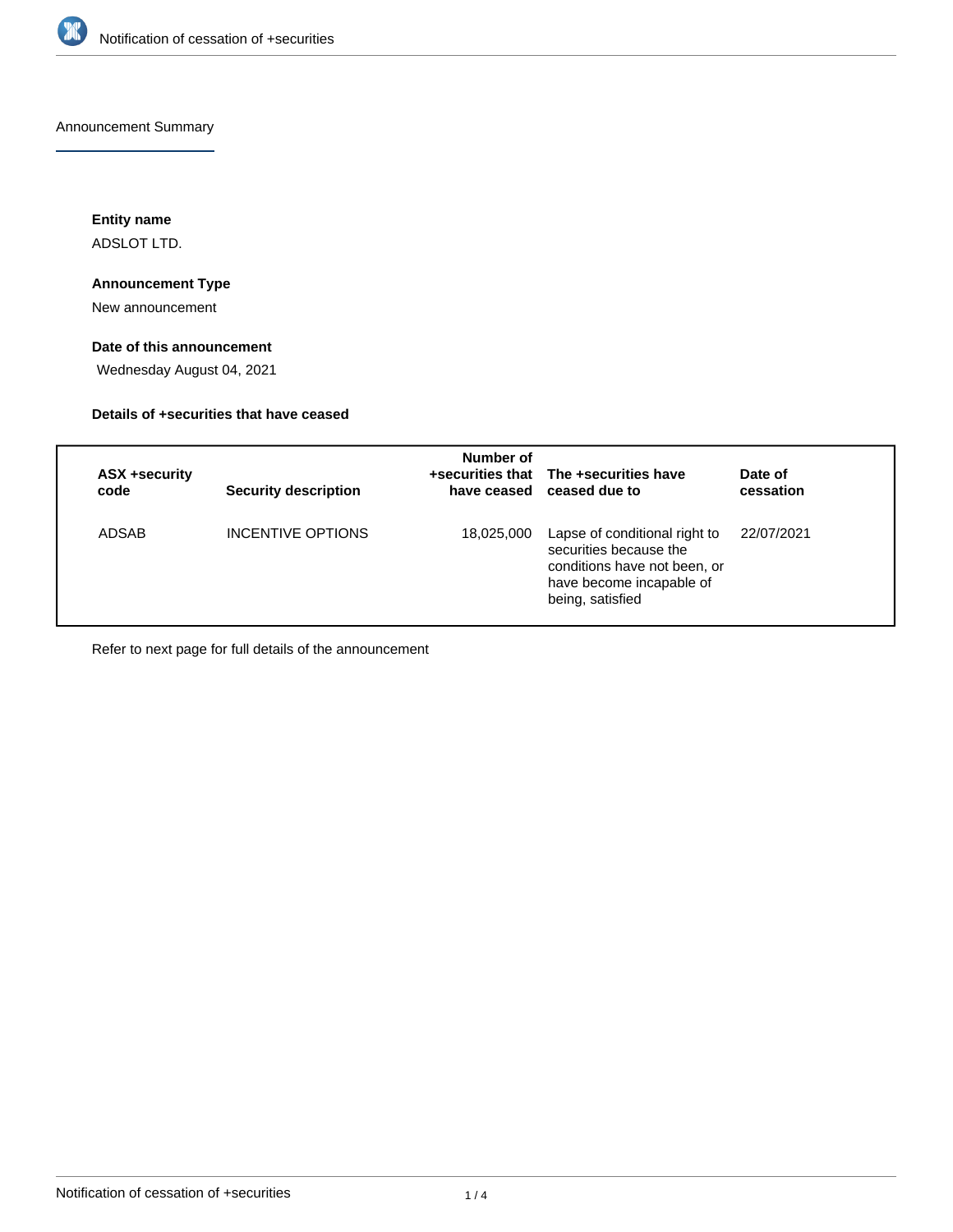

Part 1 - Announcement Details

## **1.1 Name of +Entity**

ADSLOT LTD.

We (the entity named above) provide the following information about our issued capital.

**1.2 Registered Number Type** ABN

**Registration Number** 70001287510

**1.3 ASX issuer code** ADS

**1.4 The announcement is** New announcement

# **1.5 Date of this announcement**

4/8/2021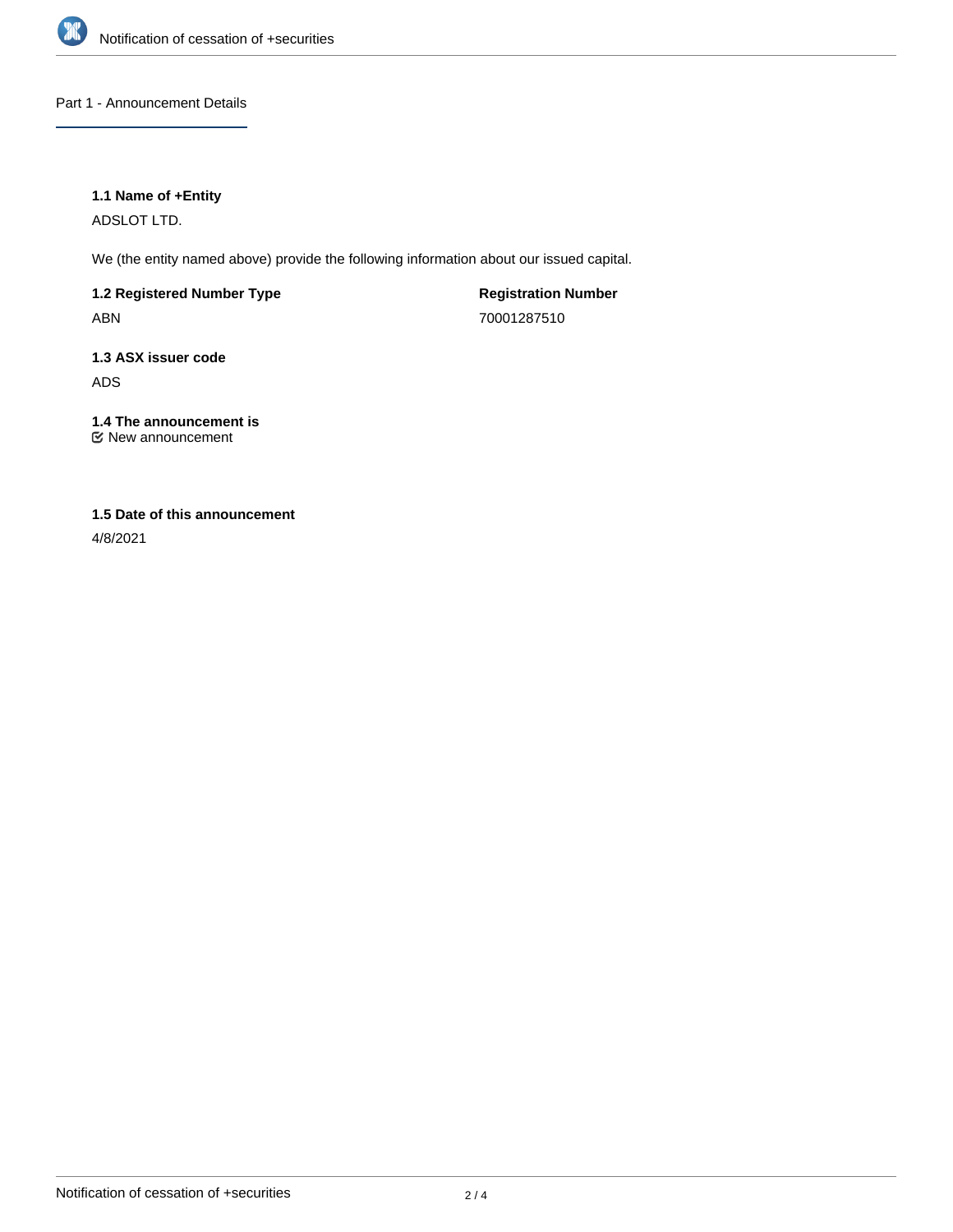

### Part 2 - Details of +equity securities or +debt securities that have ceased

## **ASX +Security Code and Description**

ADSAB : INCENTIVE OPTIONS

#### **Unquoted +equity securities that have ceased**

### **Number of securities that have ceased**

18,025,000

#### **Reason for cessation**

Lapse of conditional right to securities because the conditions have not been, or have become incapable of being, satisfied

| Date of cessation | Is the entity paying any consideration for the cessation? |  |
|-------------------|-----------------------------------------------------------|--|
| 22/7/2021         | t⊠ No                                                     |  |

#### **Any other information the entity wishes to notify to ASX about the cessation?**

Individual dates of cessation: 13,750,000 22 July 2021 375,000 20 July 2021 250,000 19 July 2021 1,200,000 14 July 2021 500,000 7 July 2021 350,000 1 June 2021 250,000 2 April 2021 250,000 29 March 2021 500,000 22 March 2021 600,000 17 March 2021